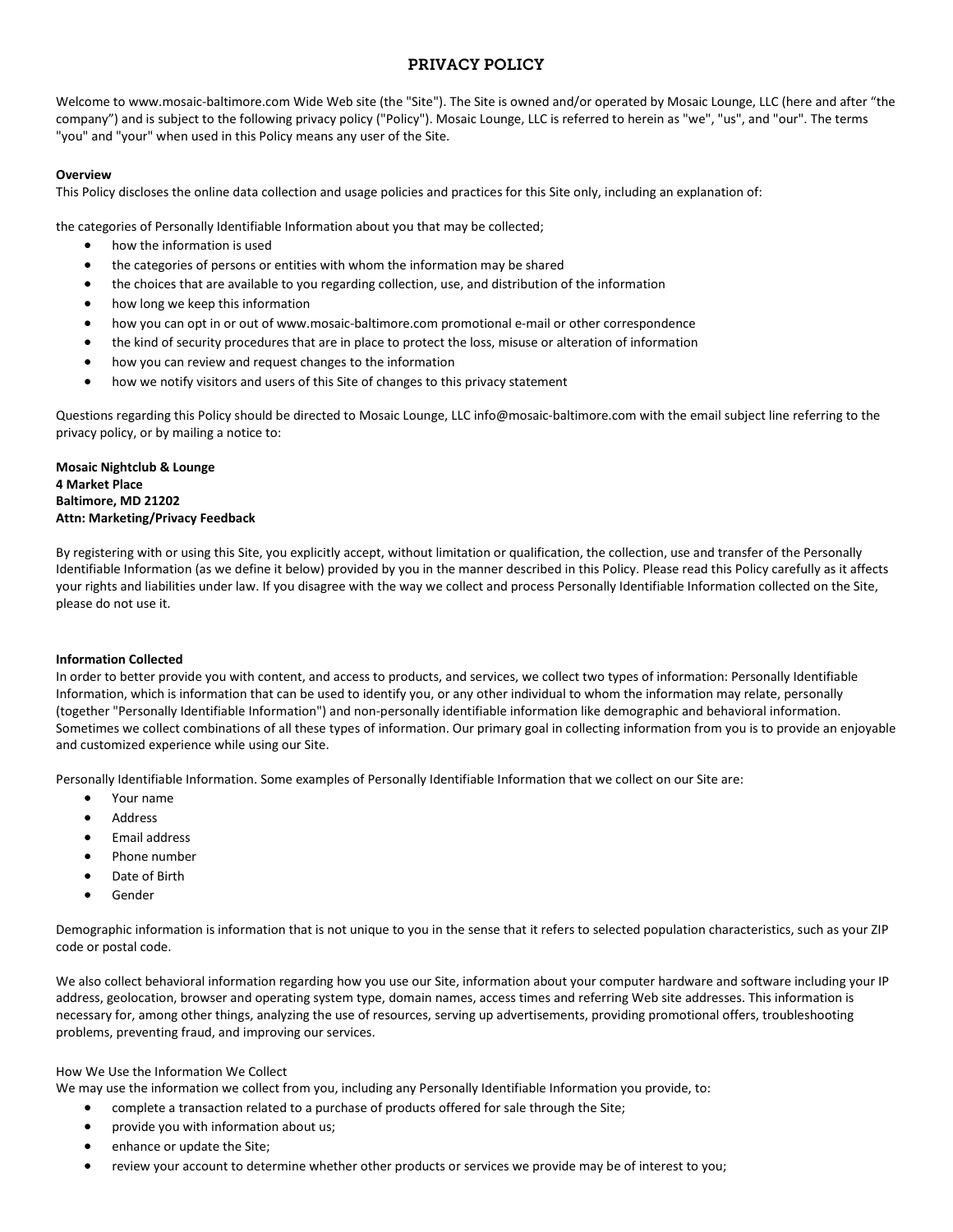- conduct another transaction you request;
- compile demographic statistics about our users;
- make a record of your visit and log your IP address, the date and time of your visit to the Site, the pages accessed and any documents downloaded, and the type of browser used;
- provide you with information about products or services;
- give you the opportunity to take part in sweepstakes, contests, marketing and other promotional offers; and/or
- use in connection with business-related matters.

We may also on occasion combine information about you that we have with information we obtain from other parties to enhance our ability to market to you those products or services that may be of interest to you.

## **Sharing With Third Parties**

We may also share your non-personally identifiable information, and/or Personally Identifiable Information, with third-parties who provide: (i) services to us, our customers and/or visitors to our Site, (ii) marketing or advertising, and (iii) sweepstakes, contests and other promotional offers. These other companies may be supplied with or have access to your Personally Identifiable Information for the sole purpose of providing these services to us or the offer or advertisement to you.

Though we will make every effort to preserve user privacy, pursuant to the terms of this Policy, we also may need to disclose Personally Identifiable Information if legally required to do so, or at our discretion pursuant to a request from a governmental entity or if we believe in good faith – after considering your privacy interests and other factors – that such action is necessary to: (a) conform to legal requirements or comply with legal process; (b) protect our rights or property of our affiliated companies; (c) prevent a crime or protect national security; or (d) protect the personal safety of users or the public. Because the company is a US company and information collected on our Site is stored in whole or in part in the United States, your information is subject to U.S. law.

Examples of How We Use Collected Information

### **A. General Browsing; Provision of Advertising and Services**

We may use information collected for promotional purposes, and to use such information to enhance the operation of our Site and administer our systems.

Demographic data also may be collected at our Site through the use of third-party advertising servers, content servers, or website analysis agents who provide us with the zip code and area code associated with a visitor's server, along with pages viewed on our Site. We may review the actions of the visitors of our Site on an aggregate basis to determine customers' preferences. We also may conduct research on our visitors' demographics, interests, and pages viewed based on the information collected in connection with use of our Site. We may use this data to tailor the visitor's experience at our Site, to improve our marketing and promotional efforts, to statistically analyze Site usage, to improve our product offerings, service offerings, and to customize the content, layout, and/or services provided on our Site. We may, for example, receive reports from third-party ad servers, content servers, or web site analysis agents that tell us how many ads were presented and clicked upon or what content was served or viewed.

### **B. Online Surveys and Polling**

We may ask some of our customers to voluntarily complete surveys, which may be collected by an independent third-party. If you do not wish to participate in a survey, simply decline to participate when asked.

### **C. Credit Card Processing**

If you desire to purchase a product we offer for sale on our Site, you will be linked to a third party credit card processing site to complete the transaction. While on the third party site, you will be asked to provide credit card information as well as other Personally Identifiable Information. This credit card processing website is not part of this Site and the terms of use and privacy policy of the third party site govern the use of the information you provide to them. Please read the terms governing the use of your information before providing it.

### **D. Advertisements on Our Site**

We license technology to serve advertisements on our Site and across the Internet. By knowing a little about you we are able to deliver more relevant advertisements and content to you in the form of targeted ads, banners and promotions. We also use third-party advertising servers to display advertisements linked to certain search terms that you have entered, or to certain pages that you are viewing. We share aggregated data with advertisers. We also use advertising partners to assist us in delivering personalized on-line advertisements to you through the use of cookies while you are on the Internet. We and our network advertisers may target advertisements for products and services in which you might be interested based on your visits to both the Site and other websites.

We do not share Personally Identifiable Information with these third parties, but ad network providers, the advertisers, the sponsors, and/or analytics service providers may set and access their own cookies, pixel tags and similar technologies on your device and they may otherwise collect or have access to information about you, including information about your use of the Site.

### **Opting Out**

If you prefer to not receive targeted advertising, you can opt out of network advertising programs that use your information. To do so please visit the NAI Opt-Out Page: http://www.networkadvertising.org/managing/opt\_out.asp. Please note that even if you choose to remove your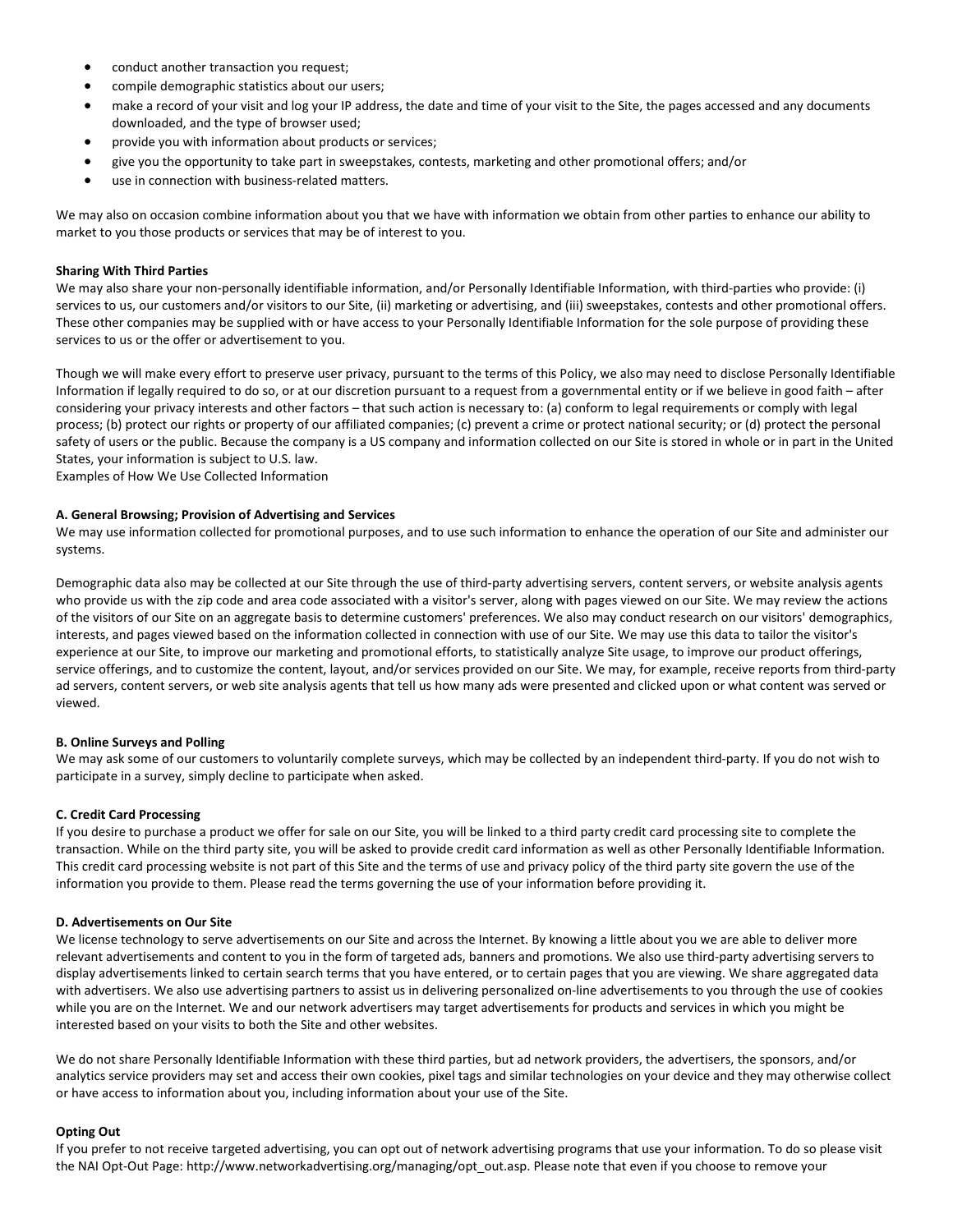information (opt out), you will still see advertisements while you're browsing online. However the advertisements you see may be less relevant to you and your interests. Additionally, many network advertising programs allow you to view and manage the interest categories they have compiled from your online browsing activities. These interest categories help determine the types of targeted advertisements you may receive. The NAI Opt-Out Page provides a tool that identifies its member companies that have cookies on your browser and provides links to those companies.

## **E. Newsletters, Promotional E-mails and Personalized On-line Advertisements**

On our Site, we use your information (including Personally Identifiable Information) to provide newsletters, promotional e-mails and personalized on-line advertisements as a service to our customers. We may send you newsletters and e-mails periodically listing current specials and deals.

# **Opting out**

You may "opt-out," or unsubscribe from our newsletters, emails or personalized on-line advertisements by following any unsubscribe instructions in any e-mail, newsletter or personalized on-line advertisement you receive from us, or by sending an e-mail to info@mosaic-baltimore.com and refer to our privacy policy and request to be opted out. After doing so and following a commercially reasonable time period necessary to delete the information, if you have opted out of receiving all newsletters, all promotional emails or all personalized on-line advertisements, you will not receive future promotional emails, newsletters or personalized on-line advertisements from us (as applicable), unless you open a new account, enter a contest, or otherwise subsequently sign up to receive newsletters, emails or personalized on-line advertisements. Please Note: If you receive e-mails separately from third-party merchants, then all information that you choose to disclose to them will be subject to their privacy policy, terms of use, and opt-out procedures.

## **F. Co-Branded Offers**

In arranging to have marketing and promotional information of certain companies or businesses with whom we may have formed a strategic alliance ("Affiliated Companies"), we may disclose to the Affiliated Companies your Personally Identifiable Information, including information such as your address and telephone number.

### **Cookies**

We use cookies (some of which are permanent cookies) and allow third-parties to use cookies in the operation of our Site. A cookie is an industrystandard small file placed on your computer. Cookies allow us to "remember you" when you return to the Site to make your visits more relevant and to retrieve information from your prior visits. The cookie stores information about the searches that you have made and the items that you have viewed and allows us and other third-parties to replace non-relevant advertisements with ones that are more relevant to your presumed interests.

### **Deleting Cookies**

You have the capability of deleting cookies on your computer; however, if you enjoy the convenience of the Site remembering you, do not delete your cookies. The cookies we use do not permit us to personally identify you.

## **Web Beacons (also known as Action Tags, Clear Gifs or Pixel Tags)**

We use and sometimes allow third parties to use web beacons in the operation of our Site. A web beacon is an industry-standard, often transparent graphic image usually no larger than a 1x1 pixel that is placed on the Site. Web beacons allow us to track responses or actions by users who view certain advertisements and to count the number of times that users visit the pages of our Site and may be used by both us and thirdparties for the purpose of providing personalized media, determining which advertisements are most effective on our Site and for targeting future advertising campaigns. We may also include web beacons in email messages or promotional newsletters for detecting whether the messages have been opened or if you performed any actions after opening them.

### **Third-Party Sites and Links**

The Site contains links and/or advertisements to other websites maintained by us in addition to links to websites maintained by unrelated companies and persons. In some instances, a window containing a third party merchant's website may appear. Legal Venue Name does not control the privacy policies of these sites and we are not in any manner responsible for any information you disclose to any third party via any of these third party sites. The privacy policies of the third party site will govern their use of any information you provide to them through their sites.

You acknowledge that we are not responsible for the actions or privacy policies of any third party sites accessed through these links or made available through these resources, nor for any damages or losses, directly or indirectly, caused or alleged to have been caused as a result of your use or reliance on such websites. We do not make any representations whatsoever, or give any warranties of any kind, expressed, implied, or otherwise about other websites which you may access through this Site, including without limitation any third party site providing credit card processing services, sweepstakes or other contests, community forums, bulletin boards, chat rooms, blogs about the various products, promotional offers, or advertisements. If you access these other websites, you do so at your own risk. Saving Information

It is our general policy to save the information collected on the Site indefinitely unless deletion is otherwise specifically required.

## **Your Choice and Updating Information**

You may always direct us not to: (i) or to stop sharing your Personally Identifiable Information with third parties, (ii) or to stop using your Personally Identifiable Information to provide you with information or offers sent by us, or (iii) or stop sending you newsletters, e-mails or other communications provided by us. You may do so by: (i) sending us an e-mail at info@mosaic-baltimore.com; (ii) contacting us by mail at Mosaic Nightclub & Lounge 4 Market Place, Baltimore, MD 21202 Attn: Marketing/Privacy Feedback; or (iii) following the removal instructions in the